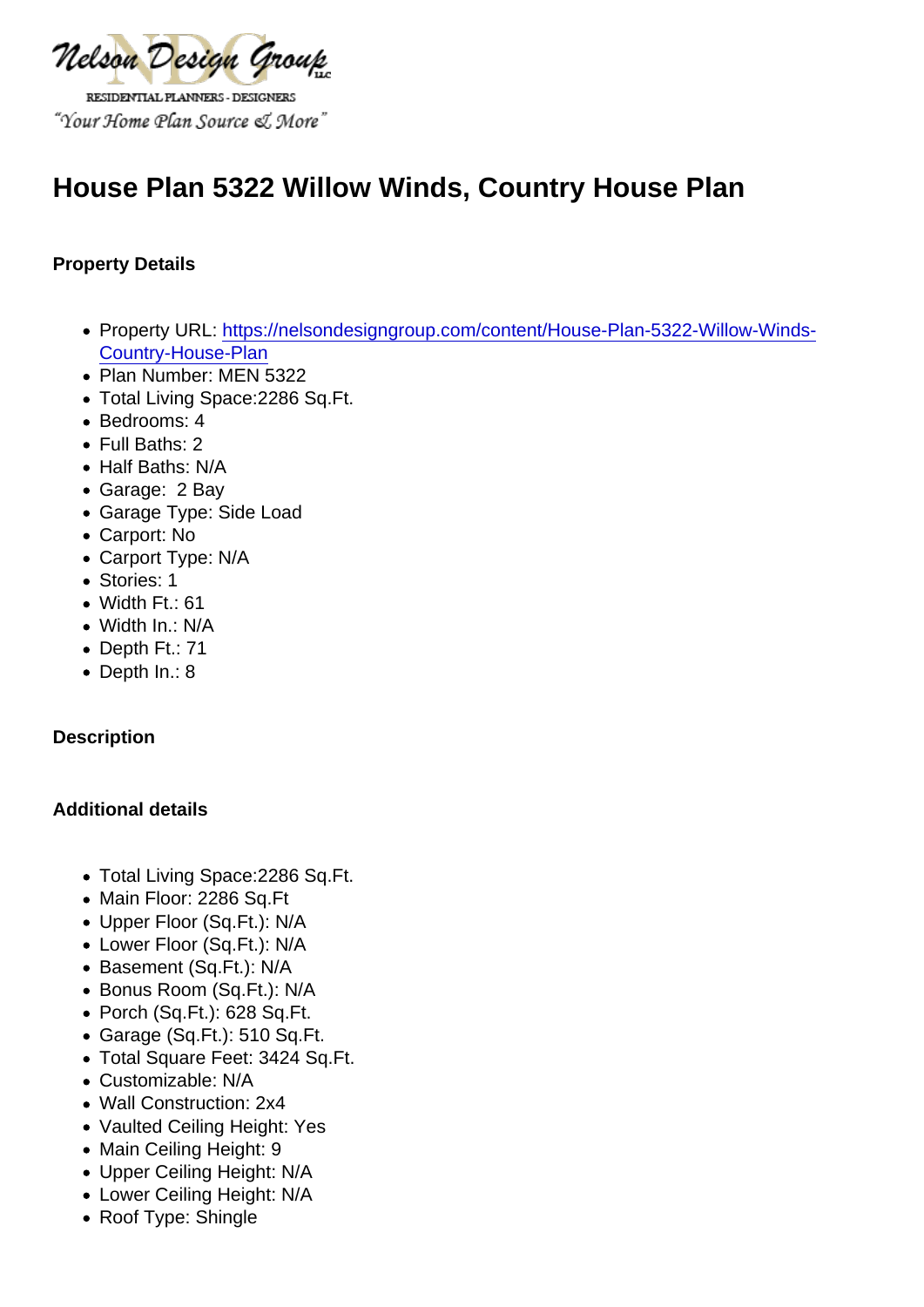- Main Roof Pitch: 8:12
- Porch Roof Pitch: N/A
- Roof Framing Description: stick
- Designed Roof Load: 45lbs
- Ridge Height (Ft.): 25
- Ridge Height (In.): 4
- Insulation Exterior: R13
- Insulation Floor Minimum: R19
- Insulation Ceiling Minimum: R30
- Lower Bonus Space (Sq.Ft.): N/A

## **Foundation Options**

- Foundation Crawl
- Optional Slab
- Optional Basement
- Optional Daylight/Walkout Basement

## **Plan Collections**

- Michael E. Nelson House Plans Collection
- Rustic Ridge House Plans Collection

### **Plan Styles**

- Country Home House Plans
- Rustic House Plans
- Southern House Plans
- Traditional House Plans

### **Features**

- Butler's Pantry
- Covered Front Porch
- Covered Rear Porch
- Formal Dining Room
- Game Room
- Great Room
- Grilling Porch
- Main Floor Master
- Nook/Breakfast Area
- Single Story
- Split Bedroom Design